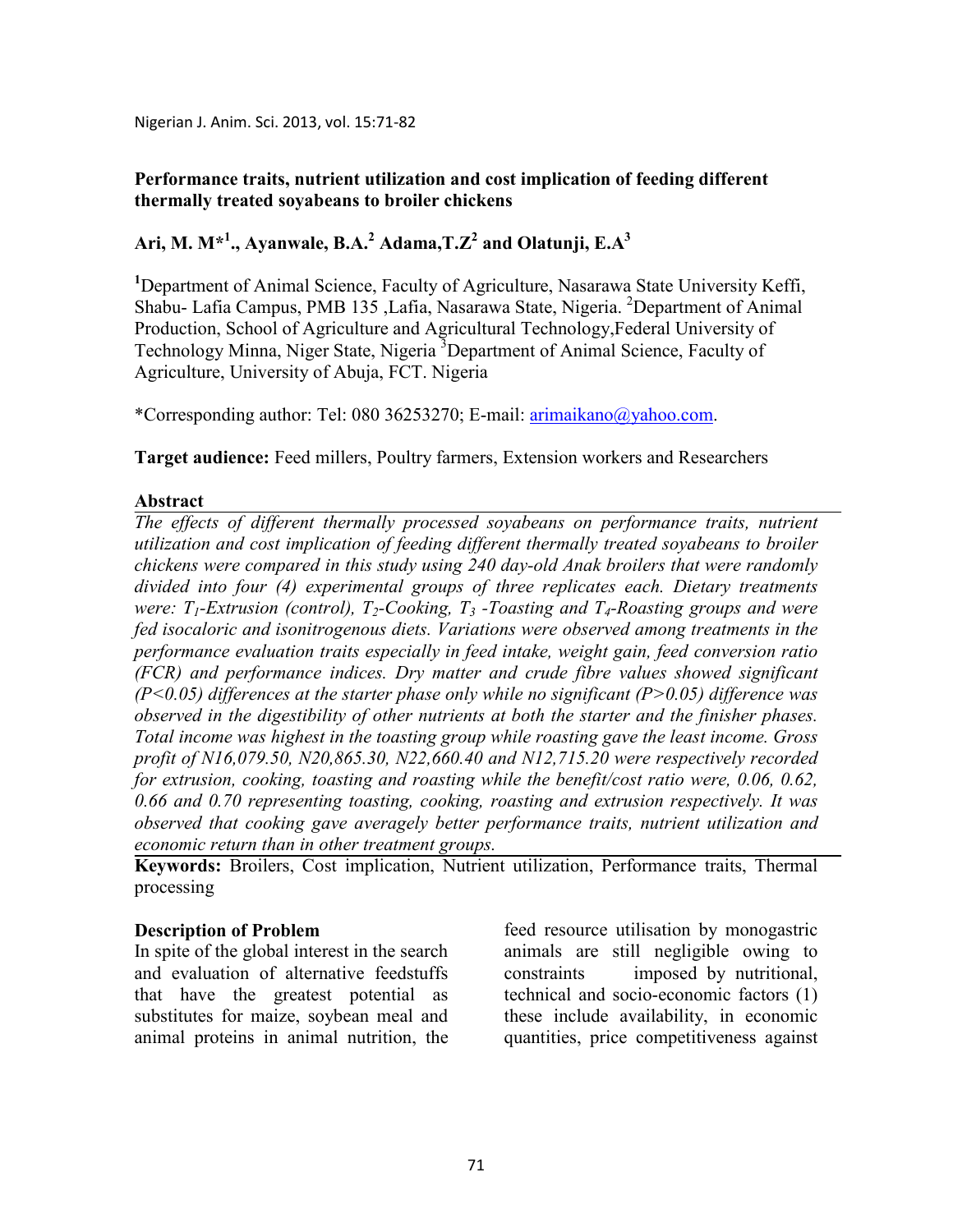the main feedstuff and nutritive values. Therefore, research into efficient utilisation of the traditional oilseeds remains key to the success of the poultry industry in developing countries.

Several thermal and hydro-thermal processing techniques of soyabean that are aimed at improving the nutritive values and removing ANFs have been documented (2, 3, and 4). These include: dry heating (5, 2), toasting (6), cooking (7), extrusion (8, 2), autoclaving (9) and infrared (10, 11, 12). In spite of the fact that thermal processing of soyabean is acknowledged to be very successful in enhancing the nutritional value of soyabeans and in reducing ANFs, prolonged dry heating and autoclaving results in amino acid destruction of the lysine content of the soybeans determined on acid hydrolysate after heat (13) as decreases in enzymic hydrolysate treatments were observed and lysine was considered to be inactivated and destroyed. These processes were affected by many and varied reports on the influence of temperature, temperaturetime combinations on the ANFs, nutrient profile and utilization of soyabean and cost implications among other constraints.

Lack of standardisation of cooking time and temperature regimes and high technology required for either autoclaving, extrusion, micronization and other thermal based processing methods as well as the energy demand for these processes and their effects on the nutrient content and utilisation of the full fat

soyabeans posed serious challenges to average feed processors and small scale poultry farmers. The aim of this experiment was to evaluate the performance traits, nutrient utilization and bio-economic implication of feeding different thermally treated soya beans to broiler chickens

# **Materials and Methods**  *Experimental site*

This study was conducted at the Livestock Complex of College of Agriculture, Doma Road, Lafia which is located between latitude  $8^0$  and  $9^0$  North and longitude  $80^0$  and  $90^0$  East. The minimum temperature is  $21.9 \text{ }^{\circ}C$  and maximum temperature of  $37.6 \text{ }^{\circ}C$ between January to June and the average annual rainfall is 823 mm. The test ingredients were processed at both the Livestock Complex and the Nutrition Laboratory of the college while the final feed was compounded at the feed mill Unit of the complex.

# *Soyabean collection, Processing and Diet Preparation*

Soyabeans seeds *(Glycine max)* were procured from a local market in Lafia metropolis of Nasarawa State, Nigeria. The collected seeds were cleaned by winnowing and hand picking of stones and debris. The raw soyabeans were subjected to three thermal and hydrothermal processing methods viz: cooking, toasting and roasting (dry heating)). Each of these processing methods served as experimental treatment groups to be compared with control (soyabean cake processed through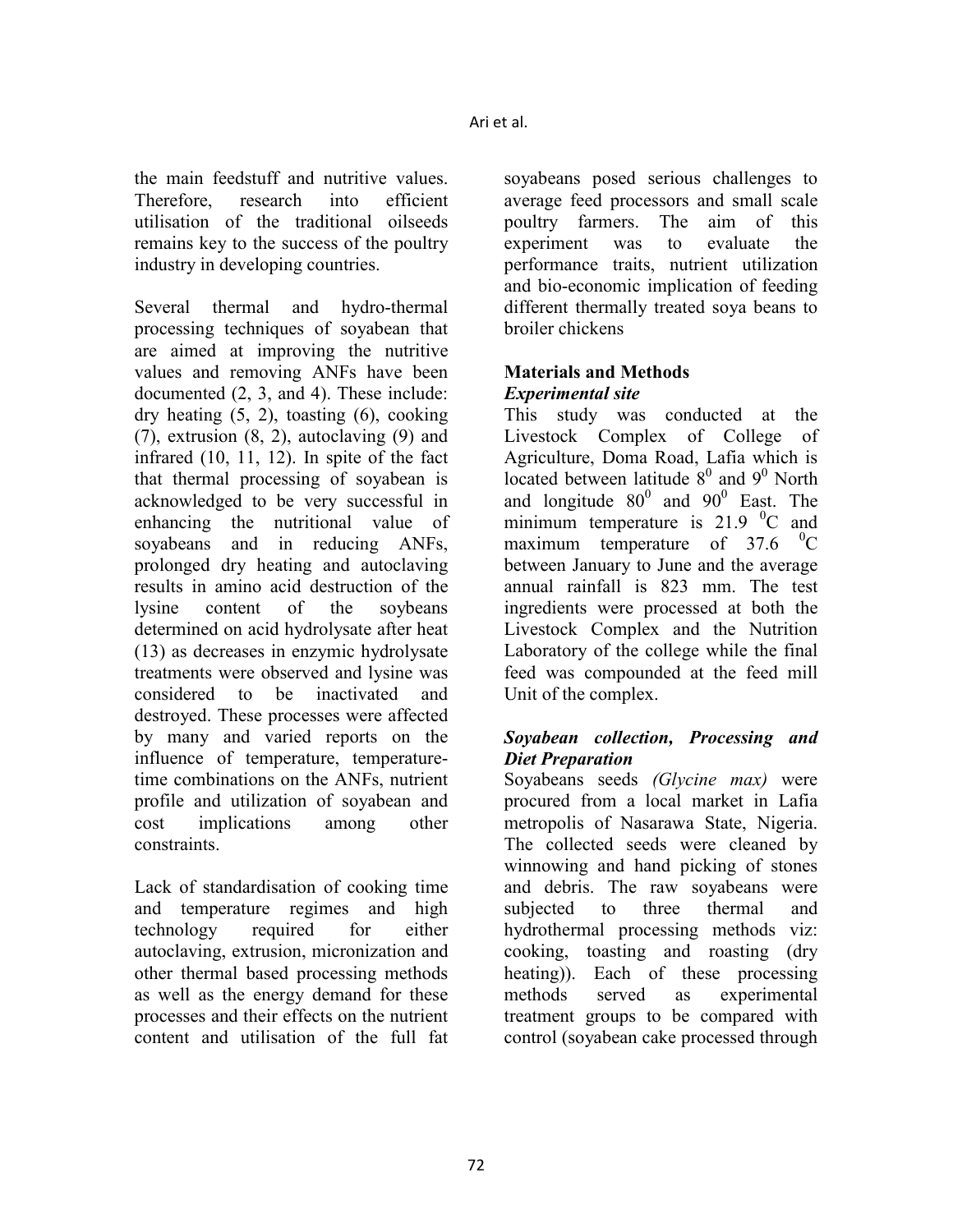extrusion treatment and obtained from Grand Cereals in Jos). The different thermal and hydothermal processes are described as follows:

### *Soyabeans cake (extrusion processing)*

The soyabeans cake procured from Grand Cereals in Jos, Plateau State served as the control. This soyabeans cake was derived from oil extraction from the whole soyabeans. This procedure as described by (2) involved the initial conditioning of the soyabeans before forcing the product through a die. A high accompanying temperature was created by the friction (dry extrusion) or partly by steam injection (wet extrusion).

# *Cooking*

The raw soyabeans (seeds) were sorted to ensure homogeneity of product. The soyabeans (seeds) were cleaned and poured into tower aluminium pot containing 50 litres of water per each batch of 50 kg of soyabeans. The soyabeans (seeds) were allowed to cook at 100 $\mathrm{^0C}$  for 30 minutes according to the methods described by (7) and adopted by (4).

# *Toasting*

The cleaned raw soyabeans seeds were poured into a hot metal dry pan (common driers). The soyabeans were toasted at an approximate temperature of  $100<sup>0</sup>C$  for 30 minutes. This is a modification of methods of [14]. The dried soyabeans seeds were spread to cool before grinding.

# *Roasting (dry heating)*

In order to reduce the over thickness of the soyabeans seeds and to allow for even spread of heat in the dry heating process, a modification of the method of (14) was adopted. The experimental soyabeans samples were cleaned and pounded using pestle and mortar in order to increase the surface area of the seeds. One thousand (1000) grams of the seeds were weighed into a tray and roasted (dry heating) in batches using hot plate (Gallenkamp) Muffle Furnace size 2 at a set temperature of  $100<sup>0</sup>C$  for 30 minutes. The dry fried seeds were allowed to cool before packaging and grinding.

# *Diet preparation*

The experimental fixed and variable ingredients were grinded using single grinding with Vent mill and a screen size of 3 mm before mixing. The compounded experimental feeds were packed in polythene bags, sealed, labelled and stored until required.

# *Experimental design and data collection*

A total of two hundred and forty (240) day-old Anak broilers were randomly divided into four (4) experimental groups of three replicates each. Dietary treatments were, T1, T2, T3 and T4 representing *soyabean cake* (control)*, cooking, toasting and roasting* groups at both starter and finisher phases. Randomized Complete Block (RCB) design was used having the test ingredients incorporated as the main sources of variation.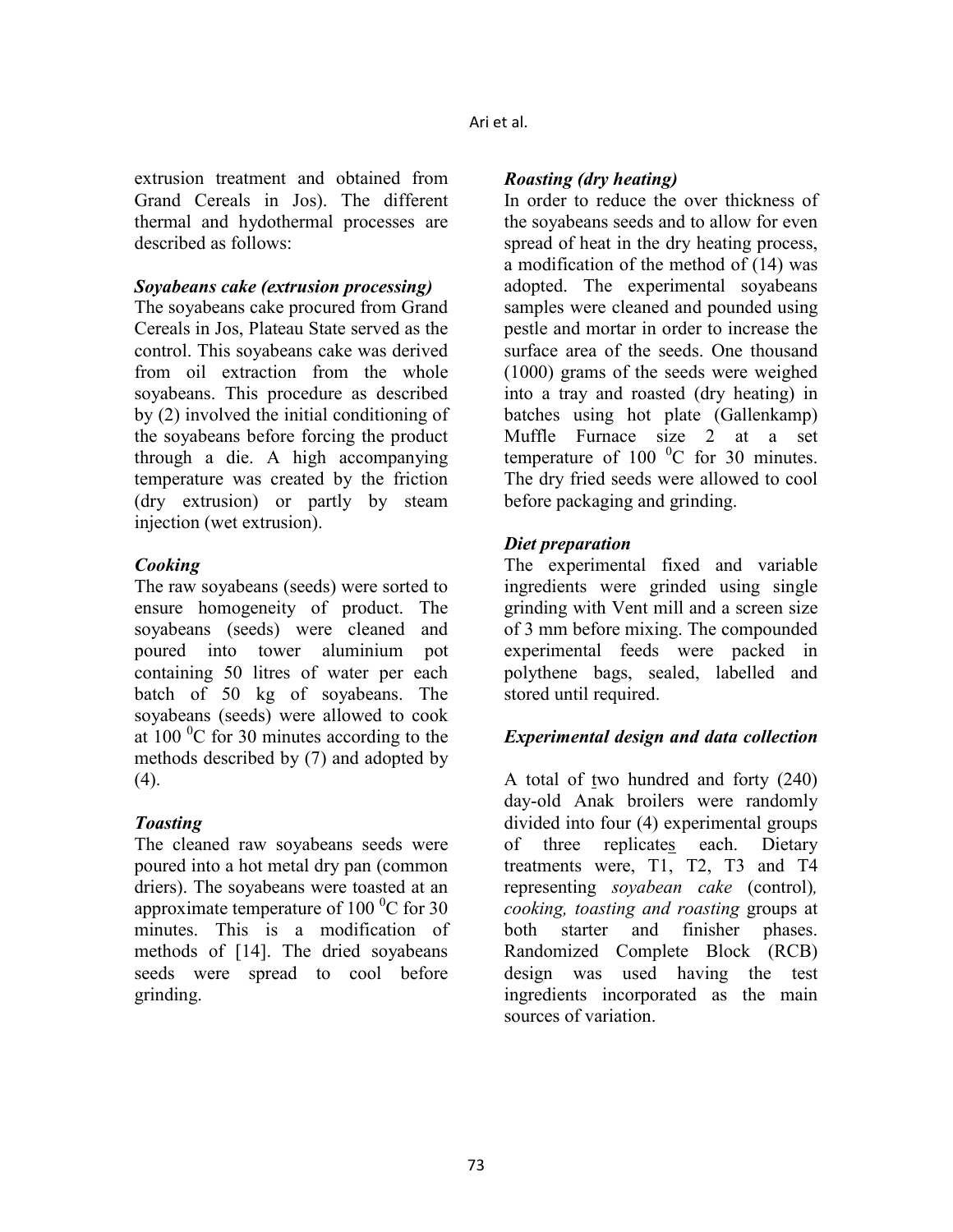The starter diets were fed for five (5) weeks (1- 35 d) and the finisher diets were fed for four (4) weeks (36- 63 d). All experimental birds were given feed and water *ad libitum* while routine management and vaccinations were uniformly carried out. Records of average feed intake, average body weight and weight gain, mortality and digestibility records [15] and cost were taken while Performance traits like FCR, survival percentage and performance indices and digestibility percentages were computed as thus:

 $\text{FCR} = \frac{\text{Average feed intake per week}}{\text{average weight gain per week}}$ 

Performance Index=.

Survival percentage X weight gain/bird/week  $\chi$  100  $FCR$ 

Where Survival percentage  $= 100$ mortality percentage

Nutrient digestibility  $=$ 

Nutrient intake – Nutrient in faeces  $x100$ Nutrient intake

Cost / benefit were computed as the ratio of the Total Cost (TC) of production to the Total Revenue (TR) generated.

### *Chemical analysis*

Chemical composition of each of the thermally treated soyabeans samples, experimental diets and faecal collections were determined following standard methods (16).

#### *Statistic:*

Data collected were subjected to one-way Analysis of Variance (ANOVA), means were separated where there were significant differences using Duncan's Multiple Range Test (17) using SPSS 16.0.

### **Results and Discussions**

The chemical composition of the thermally treated soya beans and experimental broiler starter and finisher feeds are presented in Tables 1 and 2. The nutrient composition of these feeds is consistent with (18), the recommended feeding standards for broilers. The dry matter (DM) values ranged from 92.69% to 92.73% and 92.62 to 93.43% in the starter and finisher diets respectively, while the crude protein percentage ranged from 20.53 to 23.47% in the starter diets. The finisher diets had the crude protein ranged from 20.21 to 22.99%. The least crude fibre value in the starter diets was 4.75% (extrusion) and 5.19% (cooked) in the finisher diets. Ether extract (EE) percentage values were highest in cooked soyabean starter diets (13.40%) and (14.47%) in toasted soyabeans finisher diets. Total ash percentage range in the starter diets was from 12.55% to 15.99%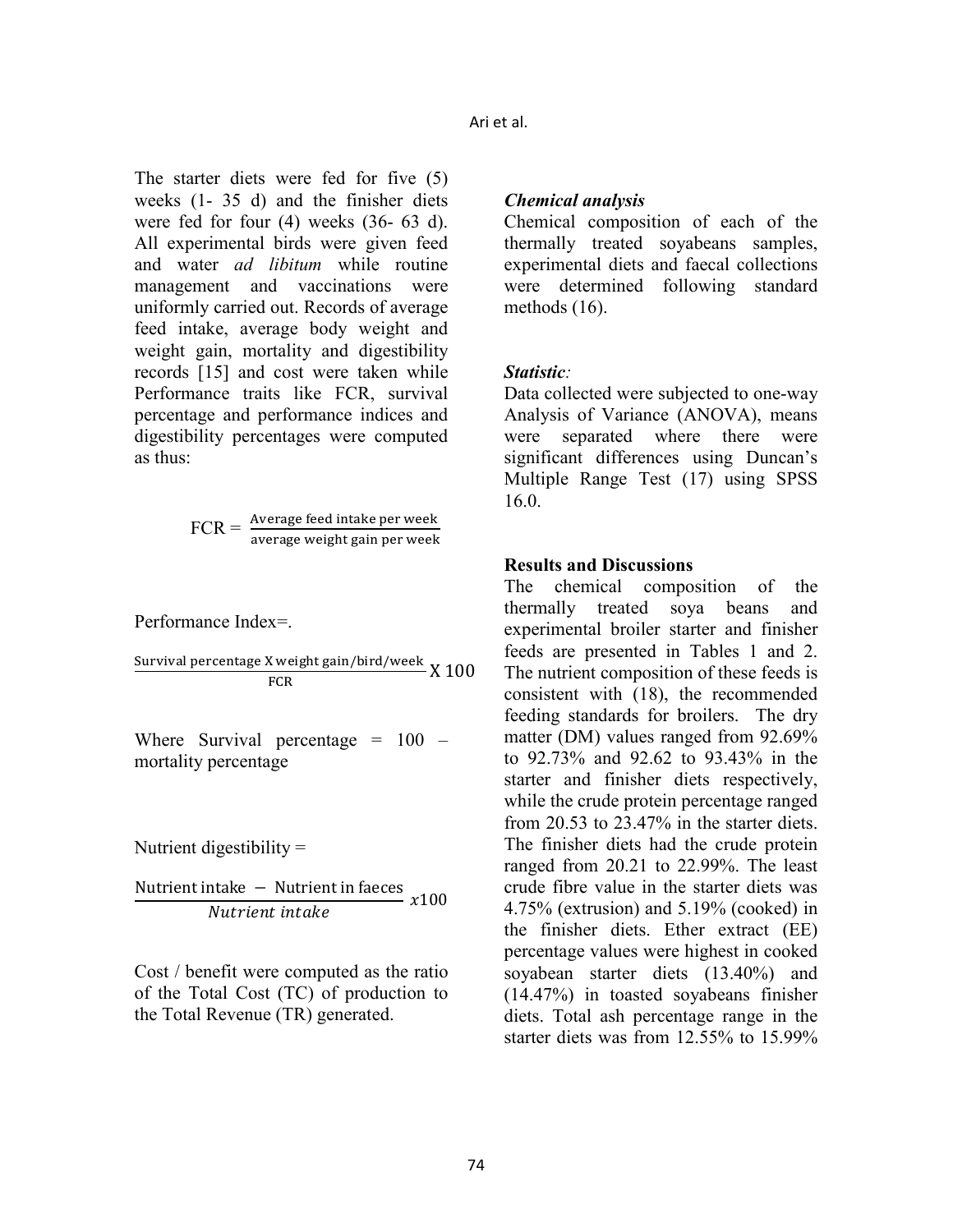while in finisher diets; the range was from 9.31% to 9.96%. NFE values ranged from 34.08 to 40.71% in the starter diets and from 41.62 to 44.22% in the finisher diets. The highest calcium and phosphorous values in the starter diets were 2.92 and 1.43% respectively while 2.24 and 1.68% were the highest calcium and phosphorous values in the finisher diets. The metabolisable energy values of the starter diets ranged from 3388.13 to 3466.78 Kcal/Kg ME while the metabolisable energy value range of the finisher diets was from 3584.03 to 3721.6 Kcal/Kg ME.

In spite of the variations in the nutrient composition of the thermally processed soyabean diets, all the diets at both starter and finisher phases were within recommended range for the broilers in the tropics as reported by (19).

**Table 1: Effect of Thermal processing on the Chemical composition of Soyabean** 

| Chemical composition $(\%)$ |        |         |       |         |       |            |      |      |
|-----------------------------|--------|---------|-------|---------|-------|------------|------|------|
| Thermal                     | Dry    | Crude   | Crude | Ether   | Total |            |      |      |
| methods of                  | matter | protein | Fibre | Extract | ash   | <b>NFE</b> | Ca   | P    |
| Processing                  |        |         |       |         |       |            |      |      |
| Extrusion                   | 79.00  | 40.20   | 19.50 | 9.72    | 4.27  | 26.31      | 0.45 | 0.33 |
| Cooked                      | 89.83  | 39.27   | 12.51 | 19.27   | 4.39  | 24.56      | 0.56 | 0.29 |
| Toasted                     | 91.25  | 35.47   | 28.34 | 18.03   | 4.41  | 13.75      | 0.44 | 0.28 |
| Roasted                     | 90.57  | 37.53   | 24.29 | 16.92   | 4.46  | 16.8       | 1.08 | 0.29 |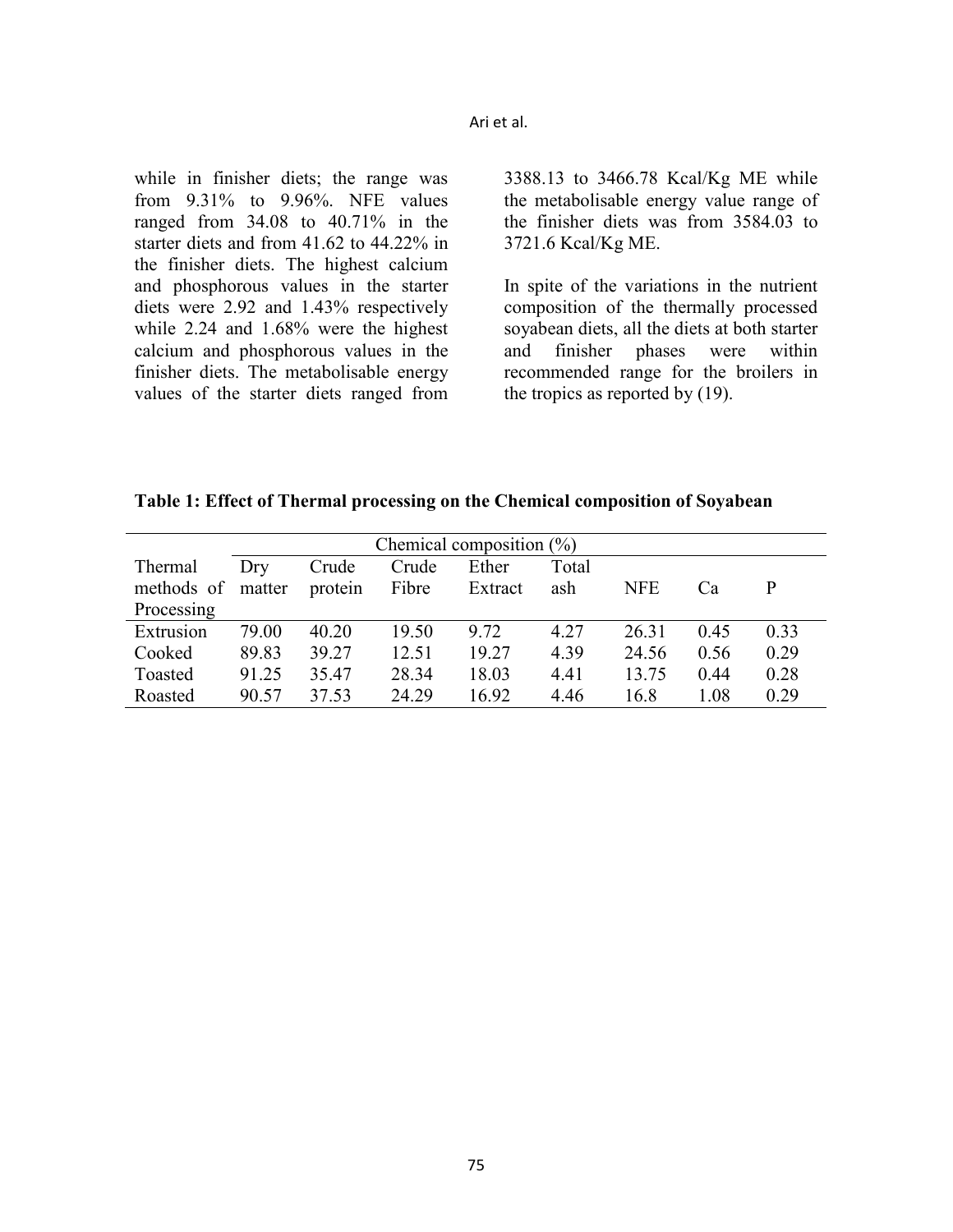|                   | <b>Starter phase</b>     |           |                          |                          | <b>Finisher phase</b>        |           |                          |                          |  |
|-------------------|--------------------------|-----------|--------------------------|--------------------------|------------------------------|-----------|--------------------------|--------------------------|--|
|                   | <b>T1</b>                | <b>T2</b> | <b>T3</b>                | <b>T4</b>                | <b>T1</b>                    | <b>T2</b> | <b>T3</b>                | <b>T4</b>                |  |
| Maize             | 4.00                     | 41.45     | 44.35                    | 42.25                    | 45.00                        | 41.70     | 48.60                    | 46.60                    |  |
| Maize Bran        | 9.05                     | 4.51      | 3.74                     | 4.00                     | 9.20                         | 10.75     | 3.00                     | 5.35                     |  |
| Rice Bran         | 3.00                     | 2.59      | 0.10                     | 1.00                     | 2.10                         | 2.10      | $\blacksquare$           | 0.10                     |  |
| Soya Extrusion    | 29.50                    |           | $\blacksquare$           | $\overline{\phantom{0}}$ | 29.00                        |           | $\overline{\phantom{0}}$ | $\overline{\phantom{a}}$ |  |
| Soya Cooking      | $\blacksquare$           | 30.50     |                          | $\overline{\phantom{0}}$ | $\qquad \qquad \blacksquare$ | 31.00     |                          | $\blacksquare$           |  |
| Soya Toasting     | $\blacksquare$           |           | 32.10                    |                          |                              |           | 31.35                    | $\overline{\phantom{0}}$ |  |
| Soya Roasting     | $\overline{\phantom{0}}$ |           |                          | 32.00                    |                              |           |                          | 31.00                    |  |
| <b>Blood Meal</b> | 4.00                     | 4.00      | 4.50                     | 4.00                     | 3.00                         | 2.50      | 2.75                     | 3.00                     |  |
| Fish Meal         | 3.50                     | 3.50      | 3.76                     | 4.00                     | 2.00                         | 2.00      | 2.25                     | 2.25                     |  |
| <b>Bone Meal</b>  | 4.50                     | 5.00      | 4.50                     | 4.00                     | 4.00                         | 4.00      | 4.50                     | 4.25                     |  |
| Limestone         | 1.75                     | 2.80      | $\overline{\phantom{0}}$ | 1.80                     |                              | -         | $\overline{\phantom{0}}$ | $\overline{\phantom{a}}$ |  |
| Palm Oil          | 1.75                     | 2.70      | 4.00                     | 4.00                     | 2.75                         | 3.00      | 4.50                     | 4.50                     |  |
| L-Lysine          | 0.10                     | 0.10      | 0.10                     | 0.10                     | 0.10                         | 0.10      | 0.10                     | 0.10                     |  |
| DL-Methionine     | 0.10                     | 0.10      | 0.10                     | 0.10                     | 0.10                         | 0.10      | 0.10                     | 0.10                     |  |
| Salt              | 2.50                     | 2.50      | 2.50                     | 2.50                     | 2.50                         | 2.50      | 2.50                     | 2.50                     |  |
| Premix*           | 0.25                     | 0.25      | 0.25                     | 0.25                     | 0.25                         | 0.25      | 0.25                     | 0.25                     |  |
| <b>Total</b>      | 100                      | 100       | 100                      | 100                      | 100                          | 100       | 100                      | 100                      |  |
| **Calculated      |                          |           |                          |                          |                              |           |                          |                          |  |
| ME/Kcal/kg        | 3000.26                  | 3000.50   | 3001.29                  | 3009.00                  | 3129.26                      | 3100.00   | 3042.46                  | 3094.23                  |  |
| $CP\%$            | 24.10                    | 24.13     | 24.00                    | 24.03                    | 22.21                        | 22.00     | 21.61                    | 22.25                    |  |
| <b>Determined</b> |                          |           |                          |                          |                              |           |                          |                          |  |
| analysis          |                          |           |                          |                          |                              |           |                          |                          |  |
| DM(%)             | 92.69                    | 92.87     | 92.73                    | 92.72                    | 93.43                        | 92.95     | 92.83                    | 92.62                    |  |
| CP(%)             | 22.00                    | 21.77     | 23.47                    | 20.53                    | 20.83                        | 22.99     | 20.12                    | 20.41                    |  |
| CF(%)             | 4.75                     | 6.40      | 7.36                     | 7.60                     | 7.15                         | 5.19      | 6.94                     | 7.26                     |  |
| EE $(\% )$        | 10.48                    | 13.40     | 12.72                    | 12.11                    | 12.42                        | 10.59     | 14.47                    | 13.44                    |  |
| $T$ Ash $(\% )$   | 14.75                    | 15.19     | 15.1                     | 12.55                    | 9.31                         | 9.96      | 9.68                     | 9.44                     |  |
| NFE $(%)$         | 40.71                    | 36.11     | 34.08                    | 39.93                    | 43.72                        | 44.22     | 41.62                    | 42.07                    |  |

#### **Table 2: Composition of Experimental Diets**

\*Premix to provide the following per KG of diet: Vitamin A, 9,000 IU; Vitamin D3, 2,000,IU; vitamin E, 18 IU; vitamin B1, 1.8 mg; vitamin B2, 6.6 mg B2,; vitamin B3, 10 mg; vitamin B5, 30 mg; vitaminB6, 3.0 mg; vitamin B9, 1 mg; vitamin B12, 1.5 mg; vitamin K3, 2 mg; vitamin H2, 0.01 mg; folic acid, 0.21 mg;nicotinic acid, 0.65 mg; biotin, 0.14 mg; Choline chloride, 500 mg; Fe, 50 mg; Mn, 100 mg; Cu, 10 mg; Zn, 85 mg;I, 1 mg; Se, 0.2 mg.

\*\* Calculated using feedwin software

DM (Dry Matter); CP (Crude Protein); CF (Crude Fibre); EE (Ether Extract); T Ash (Total Ash); NFE (Nitrogen Free Extract)

| The performance parameters of broilers |  |  |
|----------------------------------------|--|--|
| fed different thermally processed      |  |  |

soyabeans diets are presented in Table 3. No significant (P<0.05) differences were observed in the initial body weight and average body weight in the starter phase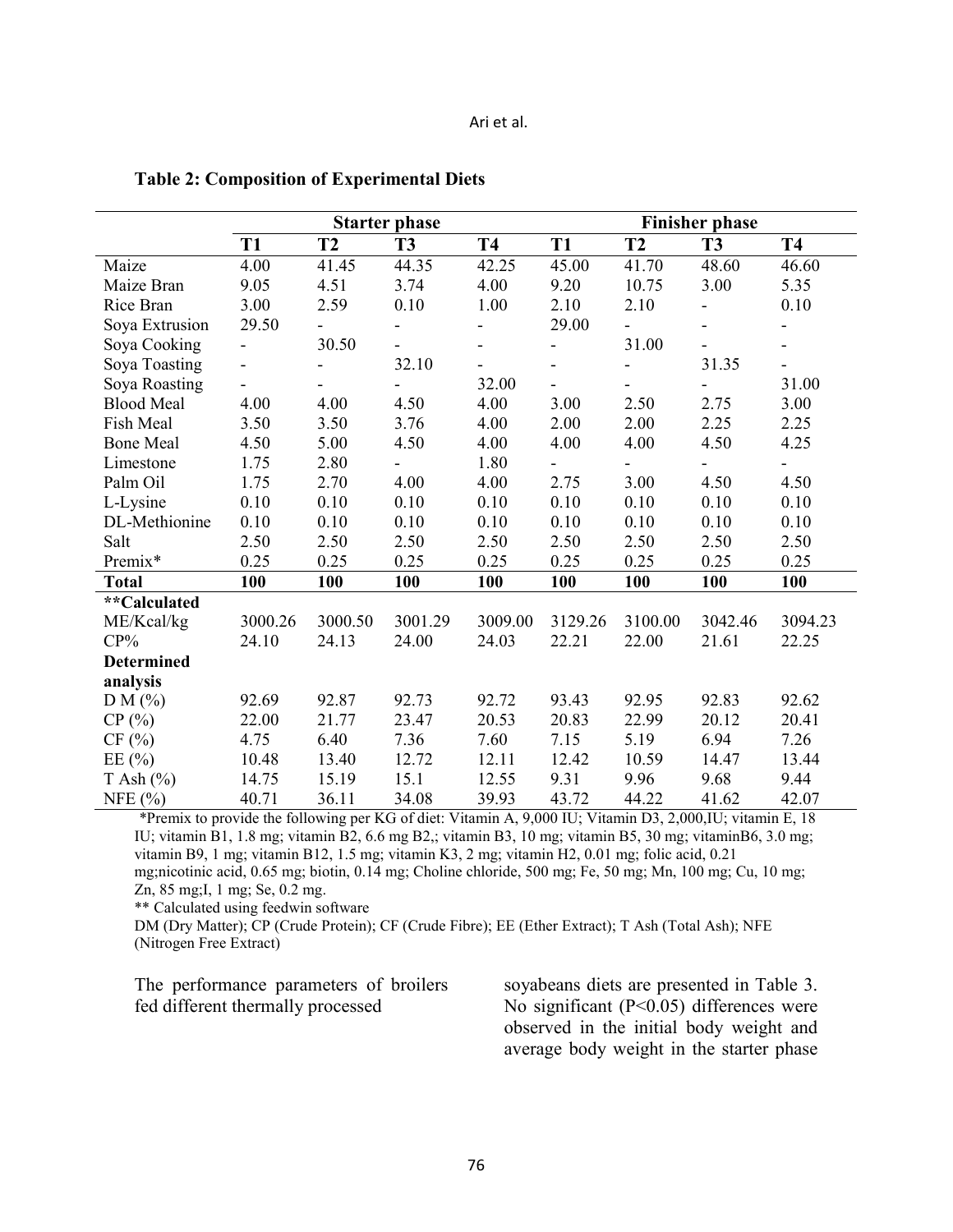while broilers fed cooked and toasted soyabeans diets had better body weight (2127.50 and 2197.50g), respectively when compared with the extrusion and roasted soya beans group whose values were 1853.33 and 1645.00g respectively. Significant  $(P<0.05)$  differences were observed in feed intake at both the starter and finisher phases. The highest feed intake value in the starter phase was 490.67 and 415.67g in cooked and toasted soyabean based groups while the least feed intake value was 186.67g for the roasted soyabean fed birds. Similarly, roasting gave the least feed intake (844.00, 902.33, 894.00g) respectively in the finisher phase.

The average body weight gain values were also significantly (P<0.05) different in both the starter and finisher phases. Roasting had the lowest body weight gain (186.67g) when compared with 210.33, 285.33 and 276.6g for extrusion, cooking and toasting respectively in the starter phase while the average body weight gain value for roasting in the finisher phase was lowest (337.33g) when compared with 466.67, 424.33, and 436.67g for extrusion, cooking and toasting respectively. FCR were significantly (P<0.05) different at the starter phase with roasting having the best FCR value of 1.41 whereas no significant  $(P<0.05)$ 

difference was observed in the FCR at the finisher phase. Similarly, the survival percentage values were significantly different only at the finisher phase with the highest survival percentage of 99.00% and the lowest value of 97.33%. Performance index was also significantly different at both the starter and finisher phases. The performance index values ranged between 112.88 and 177.07 in the starter phase and from 175.02 to 255.86 in the finisher phase.

The differences observed between the experimental phases and treatment groups in the performance evaluation traits especially in feed intake, weight gain, FCR and performance index were as a result of dietary nutrient intake and composition of the different thermally processed soyabeans diets which were influenced by high variation in trypsin inhibiting activities (TIA) reduction (5.44-85.02%) among thermal processing methods as well as age of birds. This was similarly reported by  $(20, 21,$  and  $22)$ among other workers. The reduction in phytic acid may have significantly influenced FCR as roasting which had the highest reduction in phytic acid (4) gave the best results in the aforementioned indices.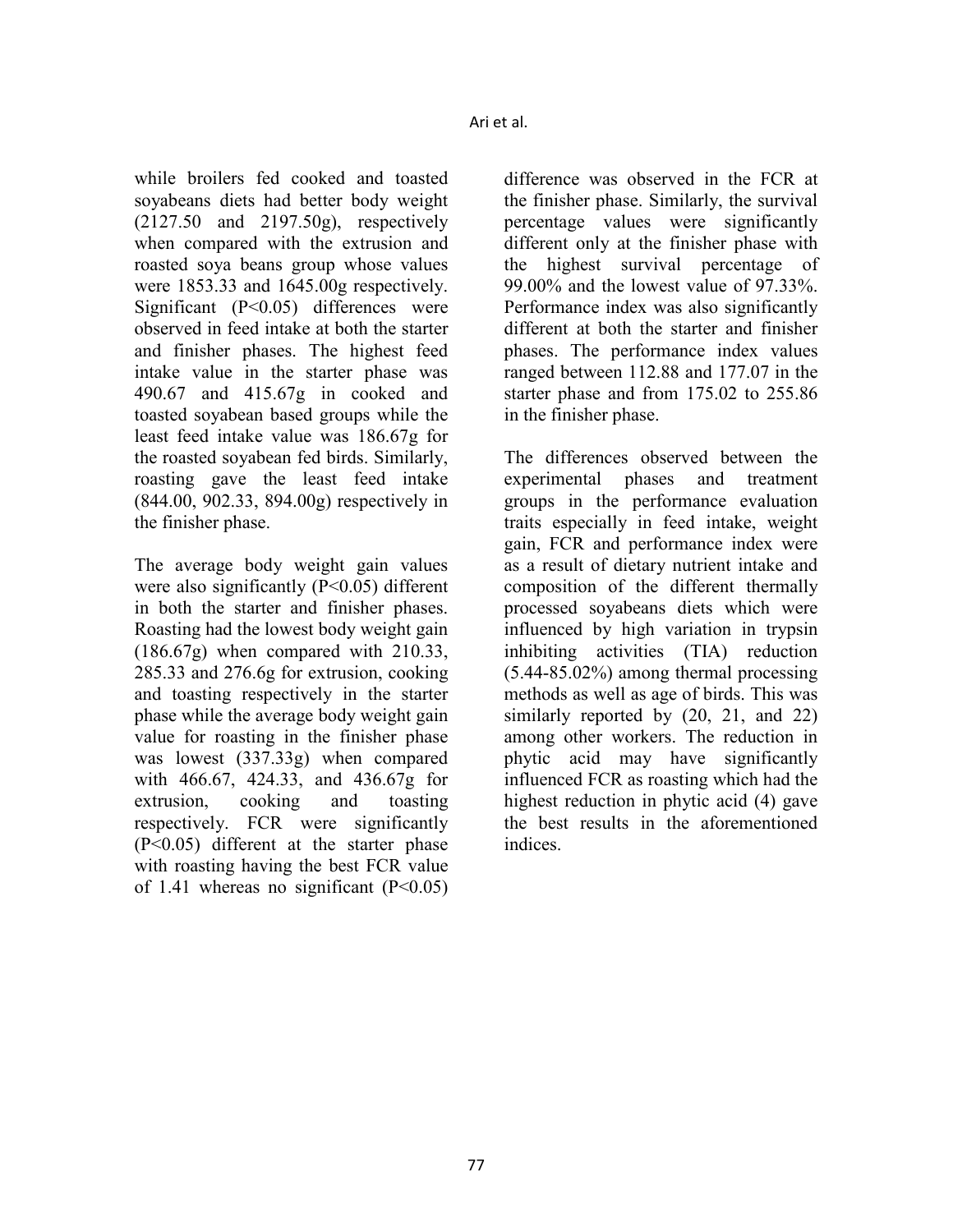| Processing      | Initial | Average           | Feed                | Average             |                   | Survival        | Performance      |
|-----------------|---------|-------------------|---------------------|---------------------|-------------------|-----------------|------------------|
| Methods         | Body    | Body              | Intake $(g)$        | Body                | <b>FCR</b>        | $(\% )$         | Index            |
|                 | Weight  | Weight            |                     | Weight              |                   |                 |                  |
|                 |         |                   |                     | Gain $(g)$          |                   |                 |                  |
| <b>Starter</b>  |         |                   |                     |                     |                   |                 |                  |
| <b>Phase</b>    |         |                   |                     |                     |                   |                 |                  |
| Extrusion       | 47.67   | 537.60            | $374.00^a$          | $210.33^{b}$        | 1.78 <sup>c</sup> | 95.33           | $112.88^{b}$     |
| Cooking         | 40.67   | 642.37            | $490.67^{\text{a}}$ | $285.33^{a}$        | $1.72^{bc}$       | 95.33           | $158.58^{a}$     |
| Toasted         | 44.33   | 582.80            | $415.67^b$          | $279.67^{\text{a}}$ | $1.49^{ab}$       | 94.00           | $177.07^{\circ}$ |
| Roasted         | 45.00   | 514.67            | $260.67^c$          | $186.67^{b}$        | $1.41^a$          | 94.00           | $125.89^{b}$     |
| <b>SEM</b>      | 0.99NS  | 20.60NS           | 25.91*              | 13.28*              | $0.05*$           | 0.76NS          | $8.43*$          |
| <b>Finished</b> |         |                   |                     |                     |                   |                 |                  |
| <b>Phase</b>    |         |                   |                     |                     |                   |                 |                  |
| Extrusion       | 537.60  | $1853.33^{b}$     | $844.00^a$          | 466.67 <sup>a</sup> | 1.81              | $98.93^a$       | $255.86^{a}$     |
| Cooking         | 642.37  | $2127.50^a$       | $902.33^{a}$        | 424.33 <sup>a</sup> | 2.13              | $98.67^{\circ}$ | $196.39^{ab}$    |
| Toasted         | 582.80  | $2197.50^a$       | $894.00^a$          | $436.67^a$          | 2.05              | $99.00^a$       | $211.48^a$       |
| Roasted         | 514.67  | $1645.00^{\circ}$ | $648.33^{ab}$       | $337.33^{b}$        | 1.97              | $97.33^{b}$     | $175.02^{b}$     |
| <b>SEM</b>      | 20.60NS | 68.21*            | $32.65*$            | 17.66*              | $0.06$ NS         | $0.19*$         | $12.73*$         |

### **Table 3: Effect of Thermal Processing of Soyabeans on Performance Parameter of Broilers**

abc Means in the same column with the same superscript are not significantly (P>0.05) different SEM=Pooled Standard Error of Means \*=Significantly (P<0.05) different NS=Not Significant.

### Table 4: Effect of Thermal Processing Methods of Soyabeans on Nutrient **Digestibility in Broilers**

| Nutrient Digestibility (%) |                 |           |                    |         |                  |                    |         |            |
|----------------------------|-----------------|-----------|--------------------|---------|------------------|--------------------|---------|------------|
| Processing                 | Dry             | Crude     | Crude              | Ether   |                  |                    |         |            |
| Methods                    | Matter          | Protein   | Fibre              | Extract | <b>Total Ash</b> | <b>NFE</b>         | Calcium | Phosphorus |
| <b>Starter Phase</b>       |                 |           |                    |         |                  |                    |         |            |
| Extrusion                  | $71.10^{b}$     | 89.11     | $60.52^{\circ}$    | 89.42   | 71.72            | 95.90              | 87.63   | 84.27      |
| Cooking                    | $77.01^a$       | 85.94     | $87.93^{\circ}$    | 88.83   | 86.04            | 87.23              | 74.98   | 84.29      |
| Toasted                    | $73.42^{ab}$    | 86.07     | 88.06 <sup>a</sup> | 90.25   | 67.75            | 93.50              | 60.11   | 80.48      |
| Roasted                    | $57.50^{\circ}$ | 81.24     | $83.80^{b}$        | 76.71   | 77.67            | 95.89              | 83.31   | 87.24      |
| <b>SEM</b>                 | $2.28*$         | 0.85NS    | $3.44*$            | 1.68NS  | 2.08NS           | 1.07NS             | 3.17NS  | 0.72NS     |
| <b>Finished Phase</b>      |                 |           |                    |         |                  |                    |         |            |
| Extrusion                  | 85.01           | 83.03     | 67.88              | 92.80   | 65.53            | 93.14              | 97.52   | 68.40      |
| Cooking                    | 84.91           | 83.62     | 70.00              | 95.70   | 58.83            | 93.16              | 78.41   | 70.68      |
| Toasted                    | 85.00           | 81.86     | 69.87              | 95.82   | 34.07            | 92.45              | 92.67   | 68.60      |
| Roasted                    | 85.10           | 81.72     | 78.63              | 95.36   | 58.49            | 88.28              | 78.58   | 75.81      |
| <b>SEM</b>                 | $0.02$ NS       | $0.24$ NS | 1.25NS             | 0.37NS  | 3.61NS           | 0.61 <sub>NS</sub> | 3.72NS  | 0.90NS     |

abc Means in the same column with the same superscript are not significantly (P>0.05) different SEM=Pooled Standard Error of Means \*=Significantly (P<0.05) different NS=Not Significant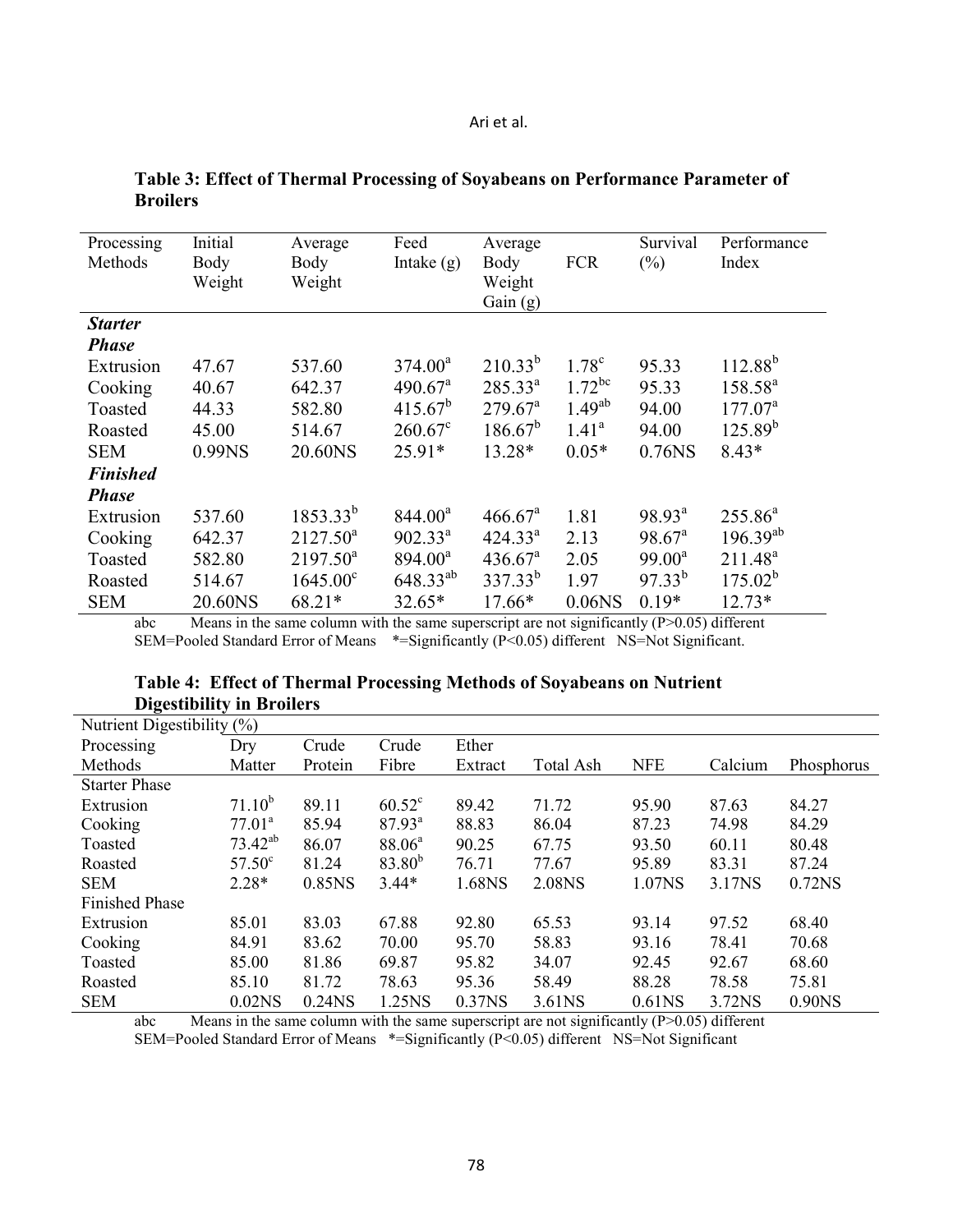The effect of thermal processing methods of soyabeans on the nutrient digestibility in broilers is presented in Table 4. The dry matter and crude fibre values showed significant (P<0.05) difference at the starter phase only while no significant (P>0.05) difference was observed in the digestibility of other nutrients at both the starter and the finisher phase.

The bio-economic implications of feeding broilers with different thermally processed soyabean based diets are presented in Tables 5 a, b and c as cost, benefit and gross profit Tables. Price per kilogramme feeds, metabolisable energy and crude protein at both starter and finisher phases were highest in toasting and lowest costs of the listed parameters

were recorded in the extrusion group. The highest production cost value of N34, 209.60 was recorded in the toasting group while the least total cost of production was recorded in the roasting group with the total cost value of N29, 029.80. Total income value of N56, 870.00 was the highest figure recorded in the toasting group while roasting gave the least income of N41, 745.00. Gross profit of N16,079.50, N20,865.30, N22,660.40 and N12,715.20 were respectively recorded for extrusion, cooking, toasting and roasting while the benefit/cost ratio were as follows: 0.06, 0.62, 0.66 and 0.70 representing toasting, cooking, roasting and extrusion respectively.

**Table 5: Cost/Benefit Analysis of the Effect of Thermal Processing Methods of Soyabean on the Performance of Broilers** 

| <b>Thermal Processing Methods</b>      |           |         |          |          |
|----------------------------------------|-----------|---------|----------|----------|
| Parameters                             | Extrusion | Cooking | Toasting | Roasting |
| Cost of Birds $\omega$ 200/DOC (N)     | 12,000    | 12,000  | 12,000   | 12,000   |
| Housing Cost $\omega$ 50k/bird/day (N) | 1,500     | 1,500   | 1,500    | 1,500    |
| <b>Brooding Cost</b>                   | 2,750     | 2,750   | 2,750    | 2,750    |
| Drugs & Vaccines                       | 912       | 912     | 912      | 912      |
| Personnel Cost @ 200/man day           | 1,000     | 1,000   | 1,000    | 1,000    |
| Total cost                             | 18,162    | 18,162  | 18,162   | 18,162   |
| Feed Cost                              |           |         |          |          |
| Price/kg Starter Feed*                 | 50.69     | 52.37   | 56.19    | 55.84    |
| Price/kg Finisher Feed*                | 51.96     | 51.24   | 56.17    | 55.77    |
| Price/ME Starter*                      | 16.89     | 17.45   | 18.72    | 18.56    |
| Price/ME Finisher*                     | 16.55     | 16.56   | 18.46    | 18.00    |
| Price/CP Starter*                      | 2.10      | 2.17    | 2.34     | 2.32     |
| Price/CP Finisher*                     | 2.34      | 2.31    | 2.59     | 2.50     |
| <b>Feed Consumed Starter</b>           | 374.00    | 490.67  | 415.67   | 260.67   |
| <b>Feed Consumed Finisher</b>          | 844.00    | 902.33  | 894.00   | 648.33   |

**A. Cost**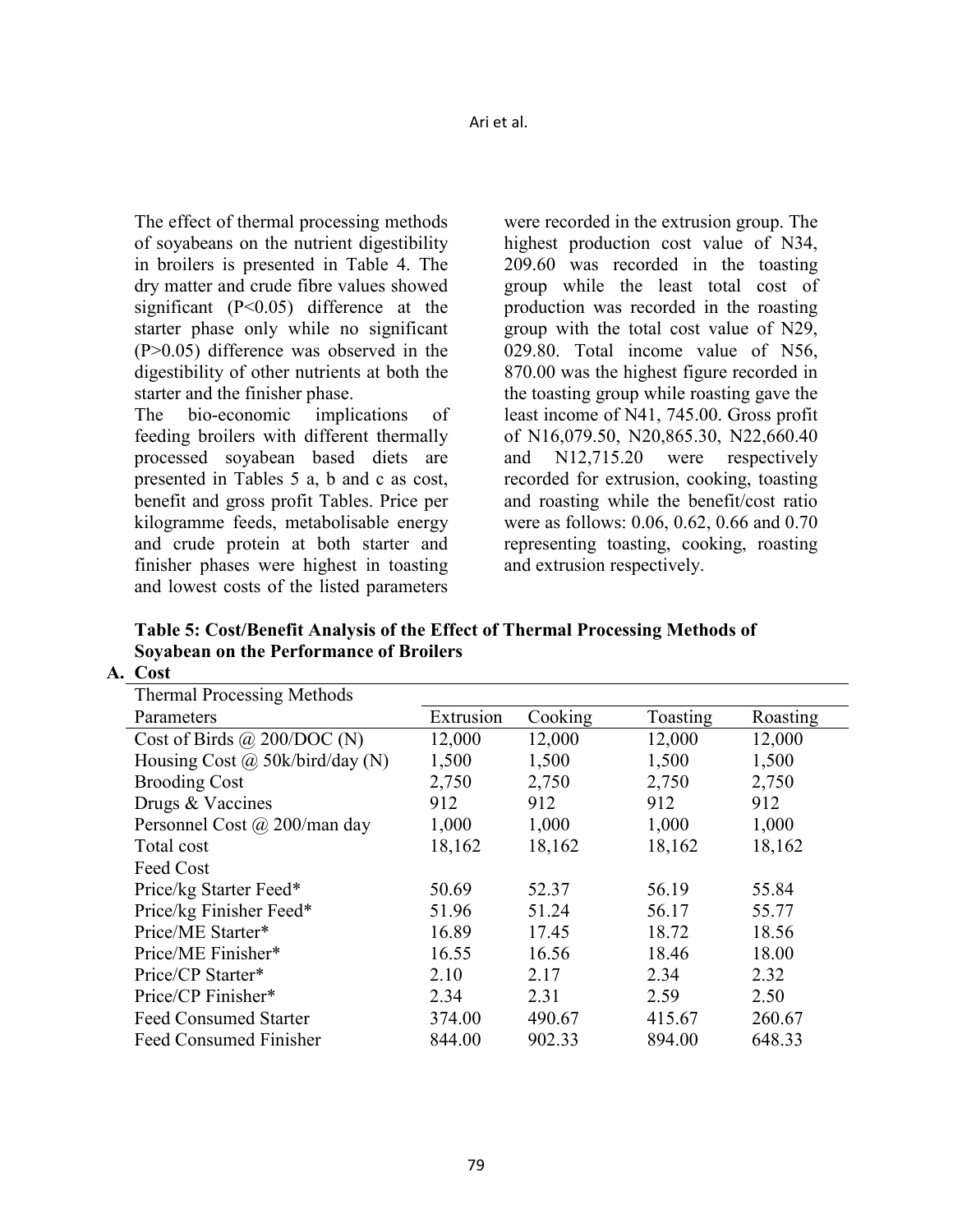|                                                                                                                                                                                                                                                                                                                                                                                                                                                                                        | 18.96     |           |           |           |
|----------------------------------------------------------------------------------------------------------------------------------------------------------------------------------------------------------------------------------------------------------------------------------------------------------------------------------------------------------------------------------------------------------------------------------------------------------------------------------------|-----------|-----------|-----------|-----------|
| Price/Feed Consumed Starter                                                                                                                                                                                                                                                                                                                                                                                                                                                            |           | 25.70     | 23.36     | 14.56     |
| Price//Feed Intake (5 wks)                                                                                                                                                                                                                                                                                                                                                                                                                                                             | 94.80     | 128.50    | 116.80    | 72.80     |
| Price/Feed Consumed Finisher                                                                                                                                                                                                                                                                                                                                                                                                                                                           | 43.85     | 46.24     | 50.22     | 36.11     |
| Price/Feed Intake (3 wks)                                                                                                                                                                                                                                                                                                                                                                                                                                                              | 131.55    | 138.72    | 150.66    | 108.33    |
| Cost of feed Consumed                                                                                                                                                                                                                                                                                                                                                                                                                                                                  | 226.35    | 267.22    | 267.46    | 181.13    |
| Number of Birds Fed                                                                                                                                                                                                                                                                                                                                                                                                                                                                    | 60        | 60        | 60        | 60        |
| <b>Total Cost of Feed Consumed</b>                                                                                                                                                                                                                                                                                                                                                                                                                                                     | 13,581.00 | 16,033.20 | 16,047.60 | 10,867.80 |
| $\mathcal{L} \cap \mathcal{L} \cap \mathcal{L} \cap \mathcal{L} \cap \mathcal{L} \cap \mathcal{L} \cap \mathcal{L} \cap \mathcal{L} \cap \mathcal{L} \cap \mathcal{L} \cap \mathcal{L} \cap \mathcal{L} \cap \mathcal{L} \cap \mathcal{L} \cap \mathcal{L} \cap \mathcal{L} \cap \mathcal{L} \cap \mathcal{L} \cap \mathcal{L} \cap \mathcal{L} \cap \mathcal{L} \cap \mathcal{L} \cap \mathcal{L} \cap \mathcal{L} \cap \mathcal{L} \cap \mathcal{L} \cap \mathcal{L} \cap \mathcal{$ |           |           |           |           |

\* Calculated as output from Feedwin Software

| <b>B.</b> Benefit    |           |           |           |           |
|----------------------|-----------|-----------|-----------|-----------|
| Average Weight/bird  | 1.85      | 2.13      | 2.2       | 1.65      |
| Cost/KG bird         | 550       | 550       | 550       | 550       |
| Number of Birds Sold | 47        | 47        | 47        | 46        |
| Total Income         | 47,822.50 | 55,060.50 | 56,870.00 | 41,745.00 |
|                      |           |           |           |           |
| C. Cost              |           |           |           |           |
| Total Income         | 47,822.50 | 55,060.50 | 56,870.00 | 41,745.00 |
| <b>Total Cost</b>    | 31,743.00 | 34,195.20 | 34,209.60 | 29,029.80 |
| <b>Gross Profit</b>  | 16,079.50 | 20,865.30 | 22,660.40 | 12,715.20 |
| Cost/Benefit         | 0.66      | 0.62      | 0.60      | 0.70      |

#### **Conclusion and Applications**

It was concluded that:

- 1. The thermal processing methods showed varied effects on both the chemical parameters measured and on the performance of the experimental broilers.
- 2. The overall best performance recorded in the cooking group indicated that cooking of soyabeans was the best thermal processing method that will guarantee the balance between performance and cost.
- 3. The poor performances recorded in the roasting group confirmed the process as not suitable soyabean processing method for broiler feeds.

### **Acknowledgements**

The authors sincerely acknowledgement the support of Mr Sylvester and Mallam Aliyu of the Microbiology and Biochemistry Laboratories of the National Veterinary Research Institute (NVRI) Vom, Mr Yau Agade and Munir Mohammed of the College of Agriculture ,Lafia Animal Science Laboratory. The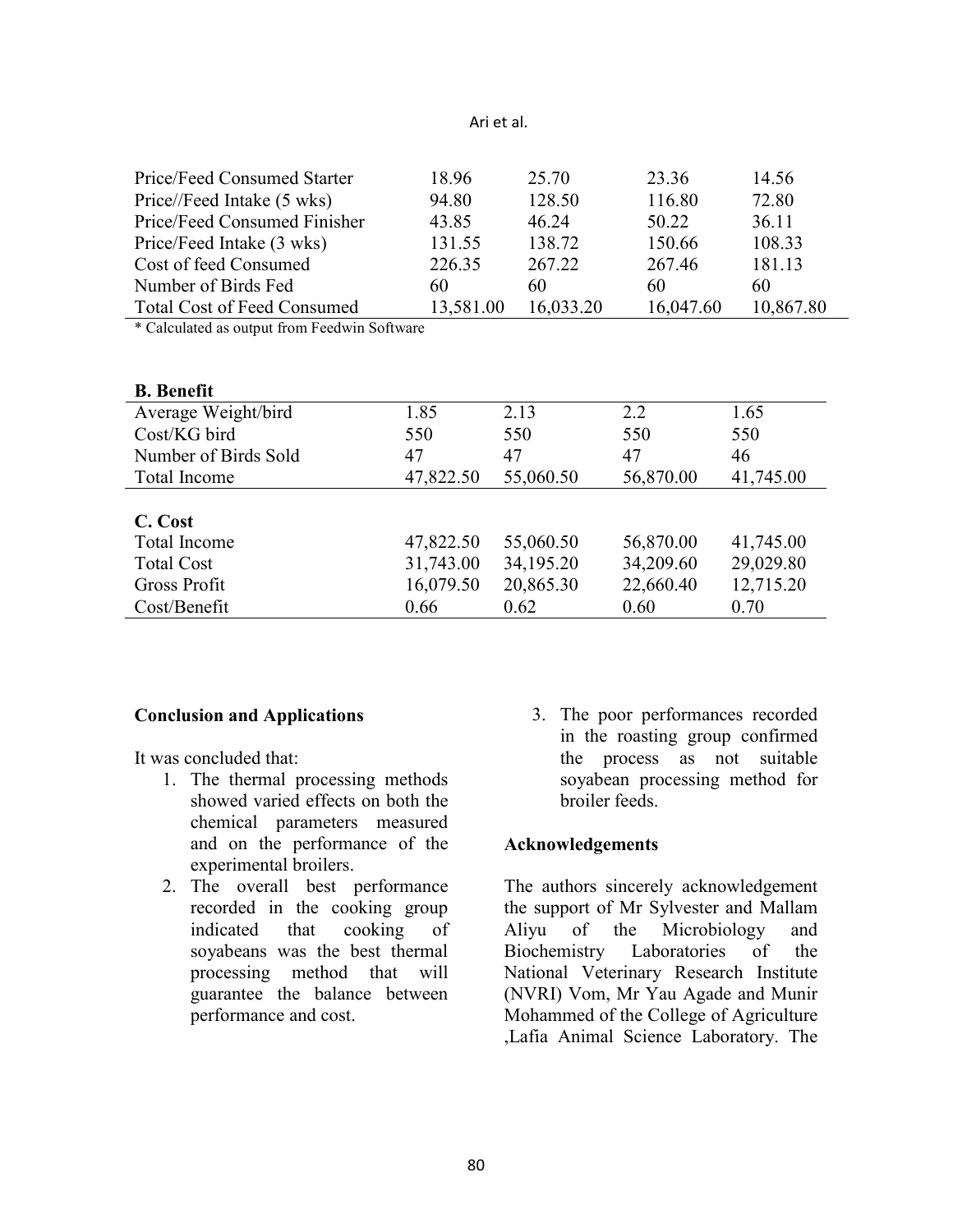financial support received from FIMs services for this research is acknowledged.

### **References**

- 1. Ravindran,V. (2012). Poultry feed availability and nutrition in developing countries: alternative feedstuffs for use in poultry feed formulation FAO Poultry Development Review. DOI:www.fao.org/docrep/013/al7 06e/al706e00 21/07/2012
- 2. A.S.A. (1997). American Soyabean Association Soy Stats: A Reference Guide to Important Soyabean Facts and Figures. American Soyabean Mo., USA 45pp.
- 3. Caprita, R., Caprita,A, Ilia,G., Cretescu, I., and Simulescu ,V. O.( 2010). Laboratory Procedures for Assessing Quality of Soybean Meal Proceedings of the World Congress on Engineering and Computer Science Vol II WCECS, October 20-22, 2010, San Francisco, USA.
- 4. Ari, M. M., B.A. Ayanwale, T.Z Adama, and E.A. Olatunji (2012). Evaluation of the Chemical Composition and Anti nutritional factors (ANFS) Levels of Different Thermally Processed Soyabeans. *Asian Journal of Agricultural Research 6(2):91-98 DOI:10.3923/ajar.2012.*
- 5. Papadopoulos, G. (1987). Fullfat soyabeans in Broiler Diets Publication of the American

Soyabean Association, Brussels pp12

- 6. Tiamiyu, L. O. 2001. Nutritive Value of Heat Processed full-Fat Soyabean (*Glycine max)* in Diets for the African Catfish (*Clarius gartepinus.) fingerlings*. Ph.D Thesis submitted to the Post Graduate School, Federal University of Technology, Minna.
- 7. Kaankuka, F. G. Balogun, T. T. -Tegbe, T. S. B.( 1996). Effect of duration of cooking of full-fat soyabean on proximate analysis Levels of anti-nutritional factors, and digestibility by weaning Pigs. *Animals Feed Science and Technology* (62) 229 – 237.
- 8. Asiedu, J. J. (1989). *Processing Tropical Crops: A Technology Improvement* Macmillan's Education Ltd. PP.
- 9. Balogun, T. F. (1989). The Effect of Dietary Protein Level and Blood Meal Supplementation on the Performance of Growing Large White and Landrace Pigs in Nigeria. *Tropical Journal Animal Production,* 7:14 – 19.
- 10. Horani, F. G. (1987). Use of Full Fat Soyabeans in Poultry Feeds. In '*Proceeding of the Regional Conference on Full fat Soy hand Book* 2nd edition. Pp44.
- 11. Hossein, G.- Mojtaba, Z.- Shahhosseini, G. - Hossein , M. (2008). Effect of gamma irradiation on anti nutritional factors and nutritional value of canola meal for broiler chickens.